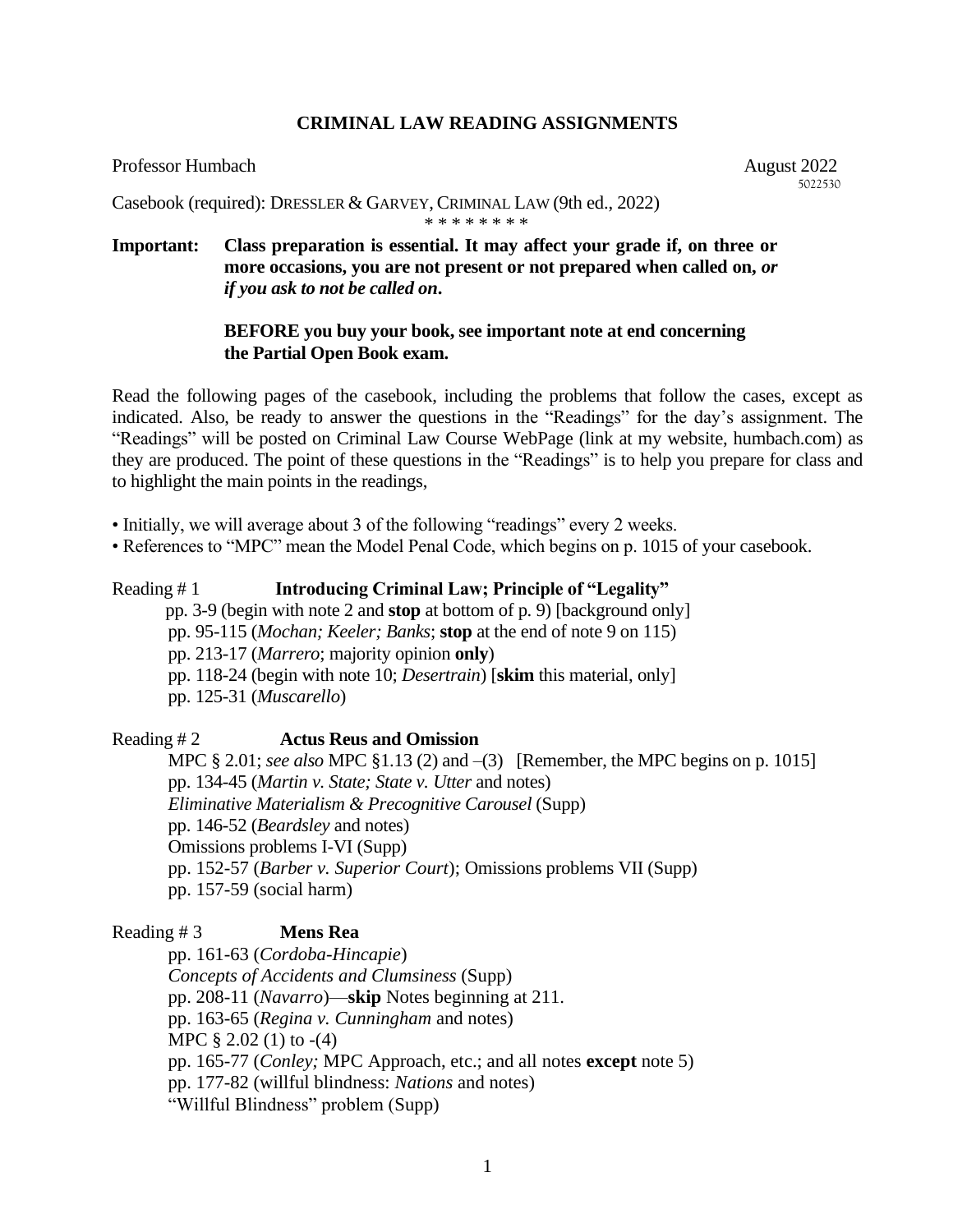## Reading # 4 **Strict Liability and Mistake of Law**

pp. 190-201 (strict liability; *Morrissette*; *Staples* and notes)

pp. 201-208 (statutory rape: *Garnett* and notes)

pp. 212-13 (notes 5  $\&$  6: moral wrong vs. legal wrong)

pp. 501-05 (notes on statutory rape)

pp. 182-89 (interpreting mens rea requirements: *Miles*); MPC § 2.02(4); **skip** note 4

pp. 213-30 bottom (mistake of law: *Marrero* redux; *Cheek*—**skip** note 1 at 220-21)

# Reading # 5 **Causation**

pp. 231-37 (cause-in-fact: *Velazquez; Oxendine*; have answers to note 2 questions) pp. 237-38 & 249-51 (proximate cause: intro and more *Velazquez*; **stop** at bottom of 251) pp. 238-47 (proximate cause: *Rideout;* **skip** notes 10-11) pp 248-50 (concurrence of mens rea and actus reus: *Rose*)

# Reading # 6 **Theories of Punishment**

pp. 31-37 (introduction to justifications for punishment) Collateral Consequences Come Roaring Back (see WebPage) *Prison Time* (Supp.) *Model Prisons*-ABA JOURNAL (see WebPage) pp. 37-42 (utilitarian justifications: Bentham & Greenawalt) pp. 43-50 (retributive justifications) Sentencing Project—*Report on Deterrence* (see WebPage) .. at least read conclusion, p. 9. pp. 51-52 (note 3—retribution without societal benefit) "Evolutionary Psychology" in *The Biology of Blame*, at pp.152-56 (see WebPage) pp. 53-56 (*Dudley & Stephens*) pp. 56-63 (*People v. Superior Court (Du)* and notes*—***stop** at end of note 4) pp. 52-53 (note 4—restorative justice) pp. 73-75 (Kant and Bentham on proportionality)

pp. 76-81 (*Coker*—**skim**)

# Reading # 7 **Homicide—Murder**

pp. 257 –60 (introductory)

pp. 263-72 (Calif., Mich., New York, Ohio & Pennsylvania homicide statutes—**skim**) pp. 274 –81 (*Eulo* and notes)

pp. 281-93 (premeditation: *Guthrie; Midgett; Forrest*)

# Reading # 8 **Homicide—"Heat of Passion"**

pp. 293-304 (common-law provocation: *Girouard* and notes—**skim** 301-04) pp. 311-16 (*Casassa*) pp. 305-07 (meaning of "reasonable person"; note 1 only) Problem re Provocation (Supp) pp. 319-20 (note 6---abolishing the provocation doctrine)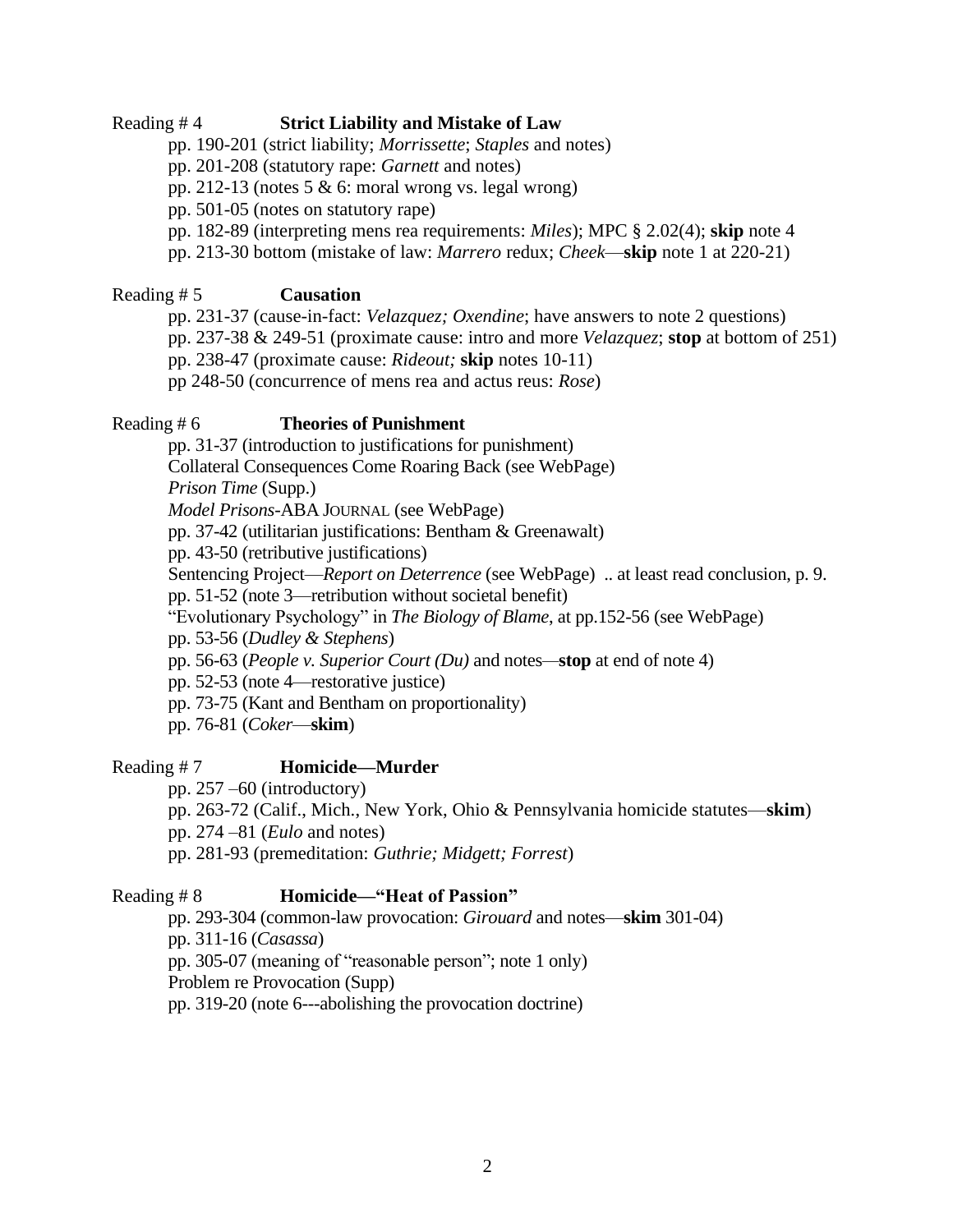#### Reading # 9 **Unintentional Homicide—Reckless, Negligent and Accidental**

p. 324 (introduction) pp. 325-33 (*Knoller* and notes) *Commonwealth v. Malone* (Supp) MPC §210.2(1)(b) and §2.02(2)(c)) pp. 333-41 (*Williams* and notes 1-11 **only**) pp. 341-45 (felony-murder rule: *Fuller*) *People v. Wilkins* (Supp) … pp. 345-53 (**skim**: background on felony-murder rule justifications) pp. 341-48 (*Fisher* and notes up through note 6) pp. 368-71 (*Sophophone* **skip** notes) pp. 373 (misdemeanor-manslaughter -- **skim**)

#### Reading # 10 **Self-Defense**

pp. 507-10 (defenses in general -- **skim**) pp. 513-21 (burden of proof: *Patterson*) pp. 521-24 (self-defense theories-- **skim**) pp. 524-36 (*Peterson* & notes) MPC § 3.04

#### Reading # 11 **Self-Defense—"Reasonableness"**

pp. 536-43 (reasonable belief: *Goetz* and Notes 1-5 that follow) p. 548 Note 9 (imperfect self-defense) pp. 549-56 (reasonable person standard: *Wanrow*)

#### Reading # 12 **Defense of Others; Defense of Property**

MPC § 3.05

pp. 576-80 (defense of others: *Giminski* and notes) pp. 580-88 (defense of property: *Boyett* and notes) MPC § 3.06

#### Reading # 13 **Necessity and Duress**

pp. 589-9; 605-13 (necessity doctrine: *Nelson; Dudley & Stephens* and notes) MPC § 3.02 pp. 613-17 (theories of excuse) pp. 617-21 (*Contento-Pachon* and note 1) MPC § 2.09

### Reading # 14 **Insanity**

pp. 645-51 (Some preliminaries—**skim**) pp. 651-53 (standards: *Freeman* & notes) pp. 653-57 (*State v. Johnson*) pp. 681-90 (abolishing the insanity defense; *Kahler v. Kansas*)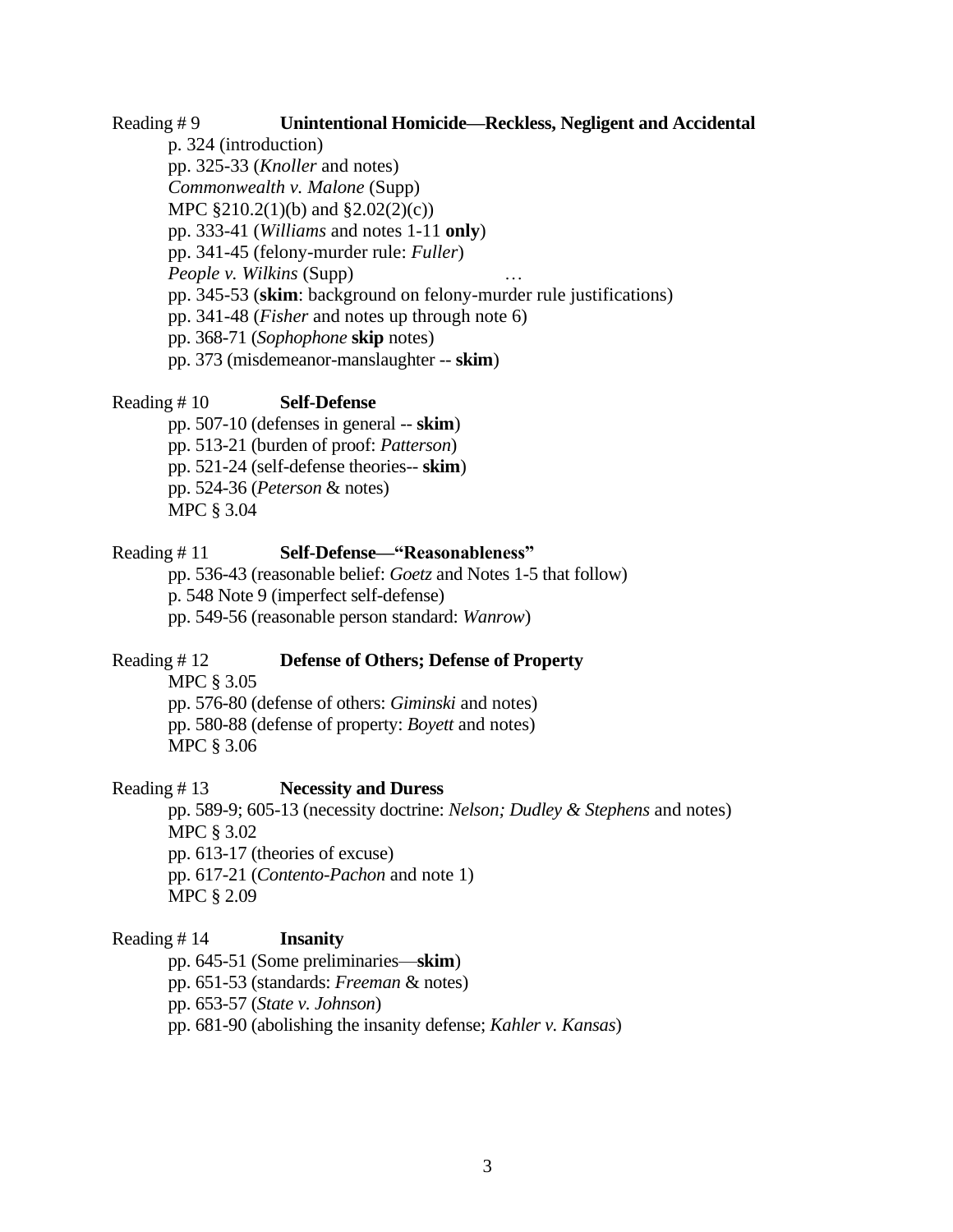#### Reading # 15 **Miscellaneous Defenses**

MPC § 2.08

pp. 637-43 (intoxication: *Veach*; **skip** notes 4-7)

pp. 718-37 (addiction: *Robinson*)

pp. 748-51 (rotten social background—**skim**)

pp. 751-61 (cultural defenses: *Karger*) [**skim** from 755 through 761]

p. 486-87 (Note 6—mistake and cultural difference)

# Reading # 16 **Attempt I**

pp. 763-66 (basic concept)]

pp. 772 (Note on role of luck in the criminal law)

pp. 773-80 (mens rea of attempt: *Gentry* and *Bruce*) and MPC § 5.01 (1).

pp. 781-99 (actus reus of attempt—preparation: *Mandujano; Peaslee; Rizzo; Miller; Reeves*)

## Reading # 17 **Attempt II**

pp. 802-803 (impossibility: *Thousand*: **skip** notes 8-12) pp. 803-07 (abandonment: *McCloskey*)

## Reading # 18 **Accomplice Liability—Actus Reus and Mens Rea**

pp. 893-901 (basic concept: *Ward; Hoselton* and notes)

pp. 845-49 (the "intent" requirement: *Lauria*; **skip** notes at 849-50)

pp. 911-15 (*Linscott;* **skip** notes)

pp. 915-22 (actus reus: *V.T.; Wilcox v. Jeffrey; Helmenstein*)

# Reading # 19 **Accomplice Liability—Extensions and Limitations**

pp. 928-31 (distinguishing direct and accomplice liability: *Bailey*; **skip** notes) pp. 938-39 (limiting accomplice liability: *Meagan R.*; **skip** notes)

## Reading # 20 **Criminal Solicitation and Conspiracy**

MPC § 5.02 pp. 825-30 (criminal solicitation: *Mann; Cotton*) MPC § 5.03 pp. 831-39 (intro to conspiracy law: *Carter; Pinkerton*)